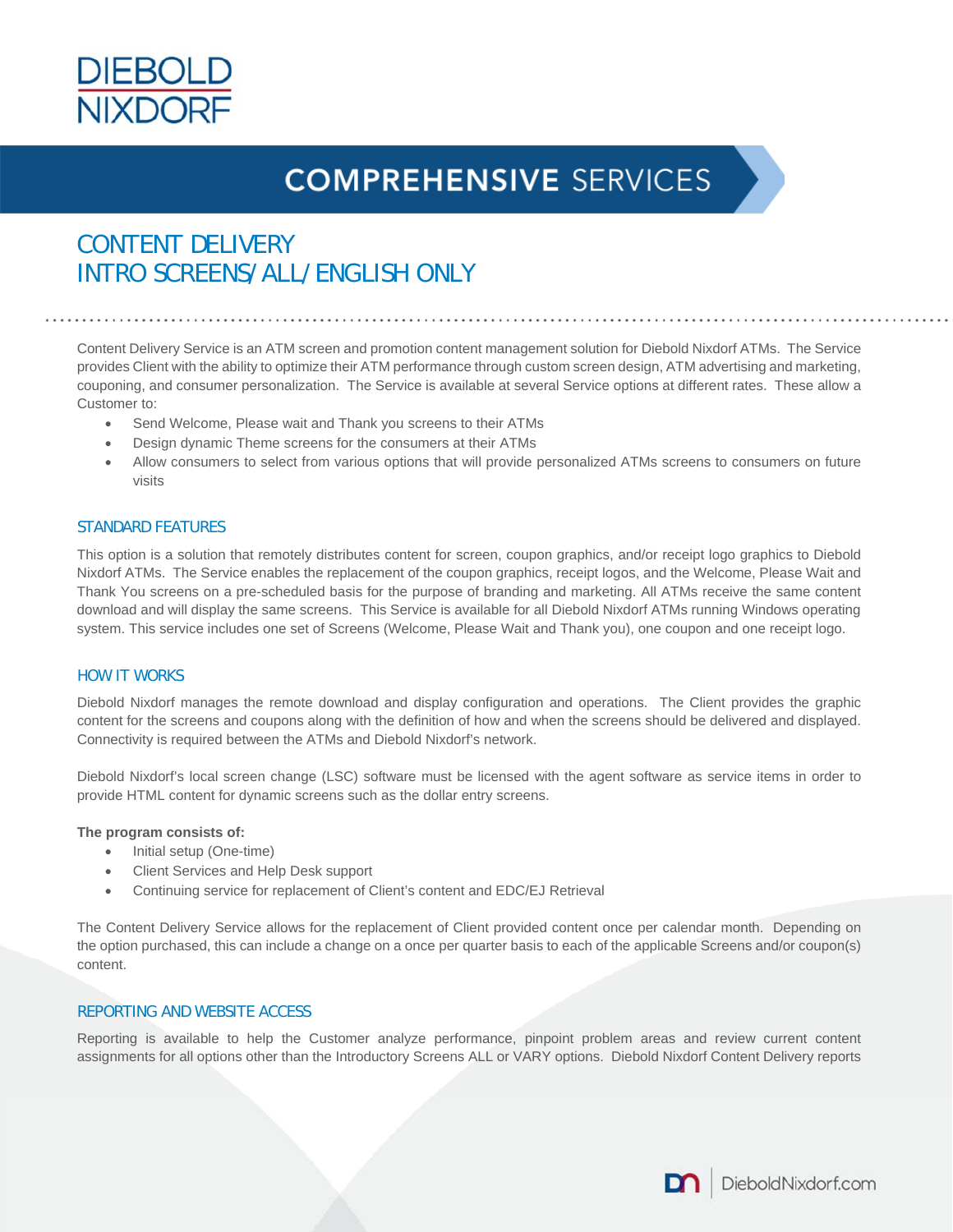

## **COMPREHENSIVE SERVICES**

are provided via SERAS, the Services Electronic Reporting Access System, which is a secure, Internet-accessible reporting system. Reports are available for 90 days and include:

- ATM Master List
- Status of Content Delivery
- Content Assigned to ATMs

### IMPLEMENTATION PROJECT - DIEBOLD NIXDORF RESPONSIBILITIES

- a. Configuring the System for the option(s) contracted for
	- Define Customer ATMs in the Diebold Nixdorf Content Delivery System
	- Validate that Content Delivery can connect to each ATM
	- Collect Customer screens and download requirements from Customer and SE where applicable
	- Configure the general parameters of the Content Delivery system to deliver the content as required
- b. Connectivity support and certification.
- c. Coordinate implementation and validation testing of system configuration on first ATM with Diebold Nixdorf SE and/or customer where applicable
- d. Scheduling the Diebold Nixdorf technicians for site visits to configure the ATMs as required
- e. Establish screen change schedule plans as appropriate

### IMPLEMENTATION PROJECT - CLIENT RESPONSIBILITIES

- a. If frame circuit is required, Frame circuit order form (street address, zip code, and site location phone number, IT contact name).
- b. If co-managed VPN, required network/communication information to establish communication between the Client's network and Diebold Nixdorf.
- c. IP addresses of current ATM network.
- d. Design of all ATM screen and coupon content and procuring all rights and authorizations necessary for use of content.
- e. Provide a minimum of 1 set of graphics as defined in the option purchased.
- f. If additional languages are purchased, provide the equivalent of the English screens for each purchased language.
- g. Assist Diebold Nixdorf with any host/network content issues.
- h. Perform standard ATM transactions and review for accuracy.
- i. Provide personnel to be trained in an environment away from their normal duties.
- j. Notify Diebold Nixdorf Project Manager of any changes to the scope of this SOW in writing.
- k. Supply and stage all related hardware for this project not provided under the Agreement (MESA).
- l. All fees not already specified above as fees covered by Diebold Nixdorf. This would include fees incurred to access the ATM chest if required.
- m. Additional fees for any work completed outside of the standard installation and testing days of normal business hours, 8 am – 5 pm, M-F, excluding Holidays. Hours outside of this time frame will be quoted and billed additionally.

### OUT OF SCOPE

- Customizations not included and outlined in this original Scope of Work.
- $\bullet$  Modifications which may be necessary due to network requirements.
- Requests to change content more frequently than once per calendar month.
- Requests to support additional content outside the limitations stated in for the detailed service for the contracted options defined in this SOW